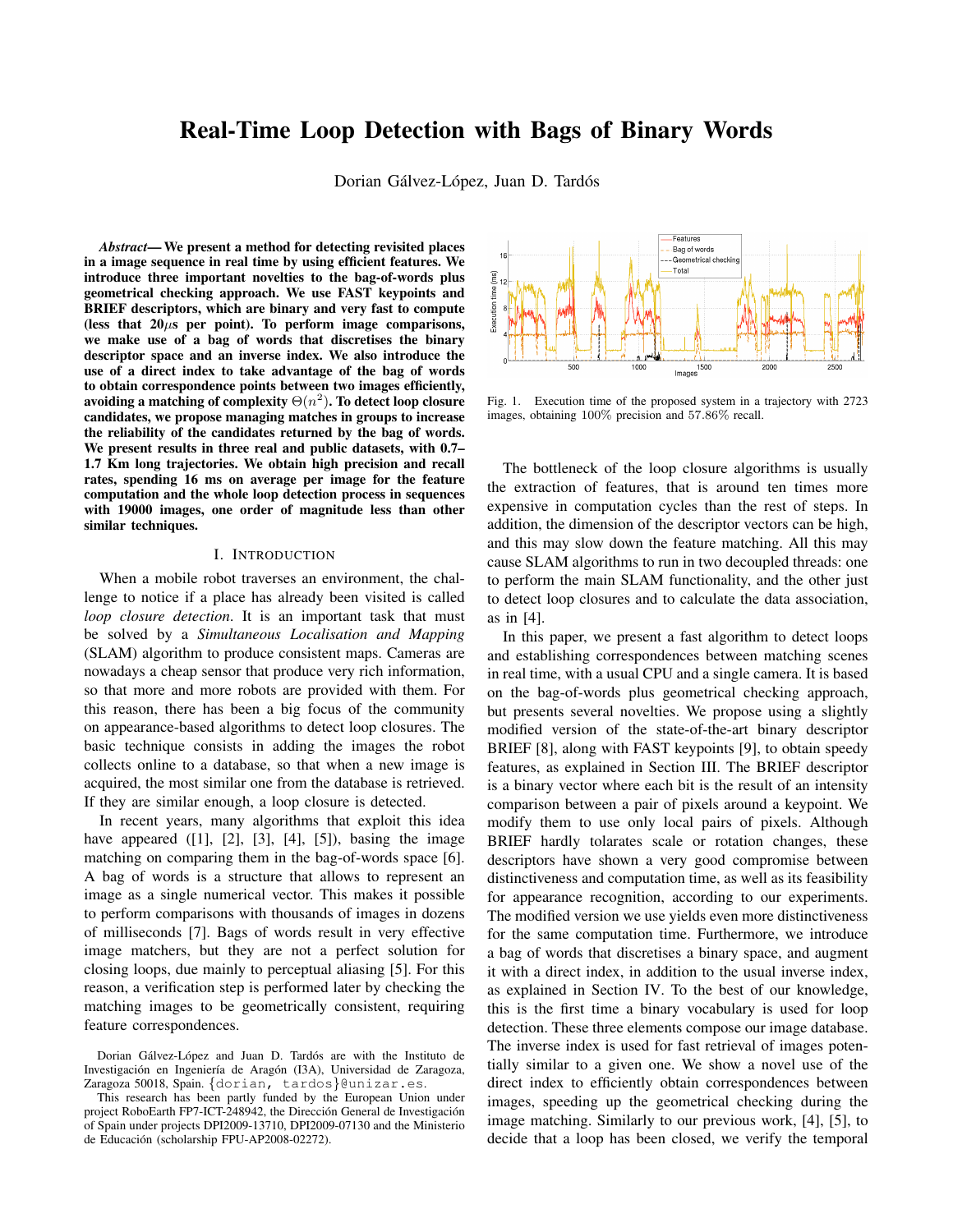consistency of the image matches obtained, as explained in Section V. One of the additions in this paper is a technique to prevent images collected in the same place from competing among them when the database is queried. We achieve this by grouping together those images that depict the same place during the matching. We name these groups *islands*.

We present the results achieved by our technique after evaluating it in three public real datasets (from the European Rawseeds project [10]) with 0.7 and 1.7 Km long trajectories. We demonstrate that we can run the whole loop detection procedure, including the feature computation, in around 16 ms in a sequence with more than 2700 images (6 ms on average) (see Fig. 1), or in 49 ms in 19000 images (16 ms on average), outperforming other similar techniques by more than one order of magnitude. See Section VI for a detailed explanation of the conducted experiments and the results.

### II. RELATED WORK

Using visual appearance as a means to detect loop closures is obtaining great attention in the robotics community since very good results have been achieved. An example of this is FAB-MAP [1], that detects loops with an omnidirectional camera obtaining 100% precision with a recall of 48.4% and 3.1% in 70 Km and 1000 Km trajectories, respectively. FAB-MAP has become the gold standard regarding loop detection, but its robustness decreases when the images depict very similar structures for a long time [4]. In the work of Angeli et al. [3], two visual vocabularies (for appearance and colour) are created online in an incremental fashion. The two bag-of-words representations are used together as input of a Bayesian filter that estimates the matching probability between two scenes, taking into account the matching probability of previous cases. In contrast to these probabilistic approaches, we rely on a temporal consistency checking to consider previous matches and enhance the reliability of the detections. This technique has proven successful in our previous work [4], [5]. Our work also differs from the ones above in that we use a bag of binary words for the first time, as well as propose a technique to prevent images close in time from competing between them during the matching, so that we can work at a higher frequency. To verify loop closing candidates, a geometrical checking is usually performed. As in [3], we apply an epipolar constraint to the best matching candidate, but we take advantage of a direct index to calculate correspondence points faster. Konolige et al. [2] use visual odometry with a stereo camera to create in real time a view map of the environment, detecting loop closures with a bag-of-words approach as well. Their geometrical checking consists in computing a spatial transformation between the matching images. However, they do not use any filter to consider consistency with previous matches, what forces them to apply the geometrical checking to several loop closing candidates.

In [1], [3], [4], [5] the features used are SIFT [11] or SURF [12]. These are the most popular ones in this context because they are invariant to lighting, scale and rotation changes and show a good behaviour in view of slight perspective changes. However, these features usually require between 100 and 700 ms to be computed, as reported by the above publications. Apart from GPU implementations [13], there are other similar features that try to reduce this computation time by, for example, approximating the SIFT descriptor [14] or reducing the dimensionality with PCA (PCA-SIFT [15], GLOH [16]). Regarding this aspect, [2] offers a qualitative change, since its authors utilise compact randomised tree signatures [17], [18]. This approach calculates the similarity between an image patch and other patches previously trained in an offline stage. The descriptor vector of the patch is computed by concatenating these similarity values, and its dimensionality is finally reduced with random ortho-projections. This yields a very fast to compute descriptor, suitable for real-time applications. Our work bears a resemblance with [2] in that we also reduce the execution time by using fast descriptors. We use BRIEF descriptors [8] which are binary and require very little time to be computed. An advantage of the binary features is that their information is very compacted, so that they occupy less memory and are faster to compare. This also permits to create a bag of words in the binary space, allowing a much faster image conversion into bag-of-words vectors.

## III. BINARY FEATURES

Extracting local features (keypoints and their descriptor vectors) is usually very expensive in terms of computation time when comparing images. This is often the bottleneck when this kind of techniques are applied to real-time scenarios. To overcome this problem, in this work we use FAST keypoints [9] and the state-of-the-art BRIEF descriptors [8]. FAST keypoints are corner-like points detected by comparing the grey intensity of some pixels in a Bresenham circle of radius 3. Since only a few of pixels are checked, these points are very fast to obtain, proving successful for realtime applications.

For each FAST keypoint, we draw a square patch around them and compute a BRIEF descriptor. The BRIEF descriptor of an image patch is a binary vector where each bit is the result of an intensity test between two of the pixels of the patch. The patches are previously smoothed with a Gaussian kernel to reduce noise. Given beforehand the size of the patch,  $S_b$ , the pairs of pixels to test are randomly selected in an offline stage. In addition to  $S_b$ , we must set the parameter  $L_b$ : the number of tests to perform (i.e. the length of the descriptor). Given a point  $p$  in an image, its BRIEF descriptor vector  $B(\mathbf{p})$  is:

$$
B_i(\mathbf{p}) = \begin{cases} 1 & \text{if } \mathbf{p} + \mathbf{x_i} < \mathbf{p} + \mathbf{y_i} \\ 0 & \text{otherwise} \end{cases} \quad (1)
$$

where  $B_i(\mathbf{p})$  is the *i*-th bit of the vector, and  $\mathbf{x}_i$  and  $\mathbf{y}_i$  are the offset of the test points (randomly selected in advance), whose value must lie in  $\left[-\frac{S_b}{2} \dots \frac{S_b}{2}\right] \times \left[-\frac{S_b}{2} \dots \frac{S_b}{2}\right]$ . Note that this descriptor does not need training, just an offline stage to select random points that hardly takes time. The original BRIEF descriptor proposed by Calonder et al. [8] selects the test points x and y according to a normal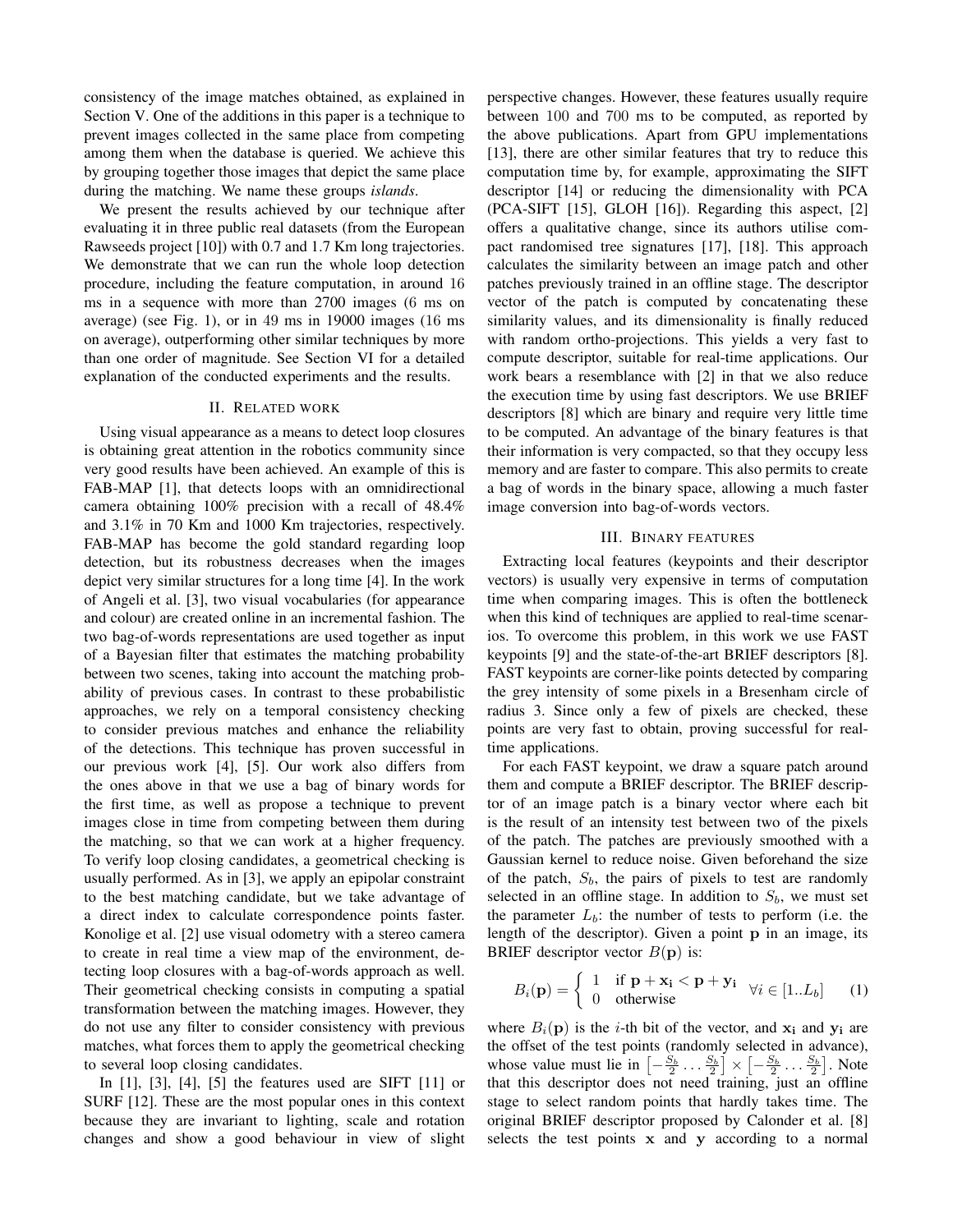distribution  $\mathcal{N}(0, \frac{1}{25}S_b^2)$ . However, we found that using close test pairs yielded better results (Section VI-A). We select these pairs by sampling the distributions  $\mathbf{x} = \mathcal{N}(0, \frac{1}{25}S_b^2)$ and  $y = \mathcal{N}(x, \frac{4}{625}S_b^2)$ . Note that this approach was also reported by [8], but not used in their final experiments. For the descriptor and patch sizes, we chose  $L_b = 256$  and  $S_b = 48$ , because it resulted in a good compromise between distinctiveness and computation time.

The main advantage of BRIEF descriptors is that they are very fast to compute (Calonder et al. [8] reported 17.3µs per keypoint when  $L_b = 256$  bits) and to compare. Since one of these descriptors is just a vector of bits, measuring the distance between two vectors can be done by counting the amount of different bits between them (Hamming distance), that is implemented with a *xor* operation. This is more suitable in this case than calculating the Euclidean distance, as usually done with SIFT or SURF descriptors.

### IV. IMAGE DATABASE

In order to detect revisited places we use an image database composed of a hierarchical bag of words [6], [7] and direct and inverse indexes, as shown in Fig. 2.

The bag of words is a technique that allows to convert with a visual vocabulary a set of local features coming from an image into a sparse numerical vector, allowing to manage big sets of images. The visual vocabulary is created offline by discretising the descriptor space into  $W$  visual words. Unlike with other features like SIFT or SURF, we discretise a binary descriptor space, creating a more compact vocabulary. In the case of the hierarchical bag of words, the vocabulary is structured as a tree. To build it, we extract a rich set of features from some training images, independently of those processed online later. The descriptors extracted are first discretised into  $k_w$  binary clusters by using the k-means++ algorithm [19]. Since k-means++ requires to compute the centroid of several descriptor vectors, we round the value of the centroids to obtain binary clusters. These clusters form the first level of nodes in the vocabulary tree. Subsequent levels are created by repeating this operation with the descriptors associated to each node, up to  $L_w$ levels. We finally obtain a tree with W leaves, which are the words of the vocabulary. Each word is given a weight according to its relevance in the training corpus, decreasing the weight of those words which are very frequent and, thus, less discriminative. During the training, we weight each word  $w_i$  with its inverse document frequency  $(idf)$ :

$$
idf(i) = \log \frac{N}{n_i} \tag{2}
$$

where  $N$  is the number of training images, and  $n_i$ , the number of occurrences of word  $w_i$  in these images.

To convert an image  $I_t$ , taken at time  $t$ , into a bagof-words vector  $v_t \in \mathbb{R}^W$ , the binary descriptors of its features traverse the tree from the root to the leaves, by selecting at each level the intermediate nodes that minimise the Hamming distance. This allows us to calculate the term



Fig. 2. Bag of words and direct and inverse indexes that compose the image database.

frequency (*tf*) of each word in this image:

$$
tf(i, I_t) = \frac{n_{iI_t}}{n_{I_t}}\tag{3}
$$

where  $n_{iI_t}$  stands for the number of occurrences of word  $w_i$ in image  $I_t$ , and  $n_{I_t}$ , for the number of words in  $I_t$ . The *i*-th entry of  $v_t$  is finally given the value  $v_t^i = tf(i, I_t) \times idf(i)$ , obtaining the *tf-idf* weight as proposed in [6]. To measure the similarity between two bag-of-words vectors  $v_1$  and  $v_2$ , we calculate a  $L_1$ -score  $s(v_1, v_2)$ , whose value lies in [0..1]:

$$
s(v_1, v_2) = 1 - \frac{1}{2} \left| \frac{v_1}{|v_1|} - \frac{v_2}{|v_2|} \right| \tag{4}
$$

When the database is queried, all the matches are ranked by their scores.

Along with the bag of words, an inverse index is maintained. This is a structure that stores for each word  $w_i$  in the vocabulary a list of images  $I_t$  where it is present. This is very useful when querying the database, since it allows to perform comparisons only against those images that have some word in common with the query image. We augment the inverse index to store pairs  $\langle I_t, v_t^i \rangle$  to quickly access the weight of the word in the image. The inverse index is updated when a new image  $I_t$  is added to the database, and accessed when the database is searched for some image.

These two structures (the bag of words and the inverse index) are often the only used in the bag-of-words approach for searching images. However, as a novelty in this general approach, we also make use of a direct index to store for each image  $I_t$  the list of words  $w_i$  it contains, as well as what local features  $f_{tj}$  are associated to each word. We take advantage of the bag-of-words tree to use it as a means to approximate nearest neighbours in the BRIEF descriptor space. So, to compute correspondences between a query image and any image in the database, only those features that belong to the same word need to be compared. This prevents us from matching all the features of two images, which has complexity  $\Theta(n^2)$  in the number of features. The direct index is updated when a new image is added to the database, and accessed when a candidate matching is obtained and geometrical checking is necessary.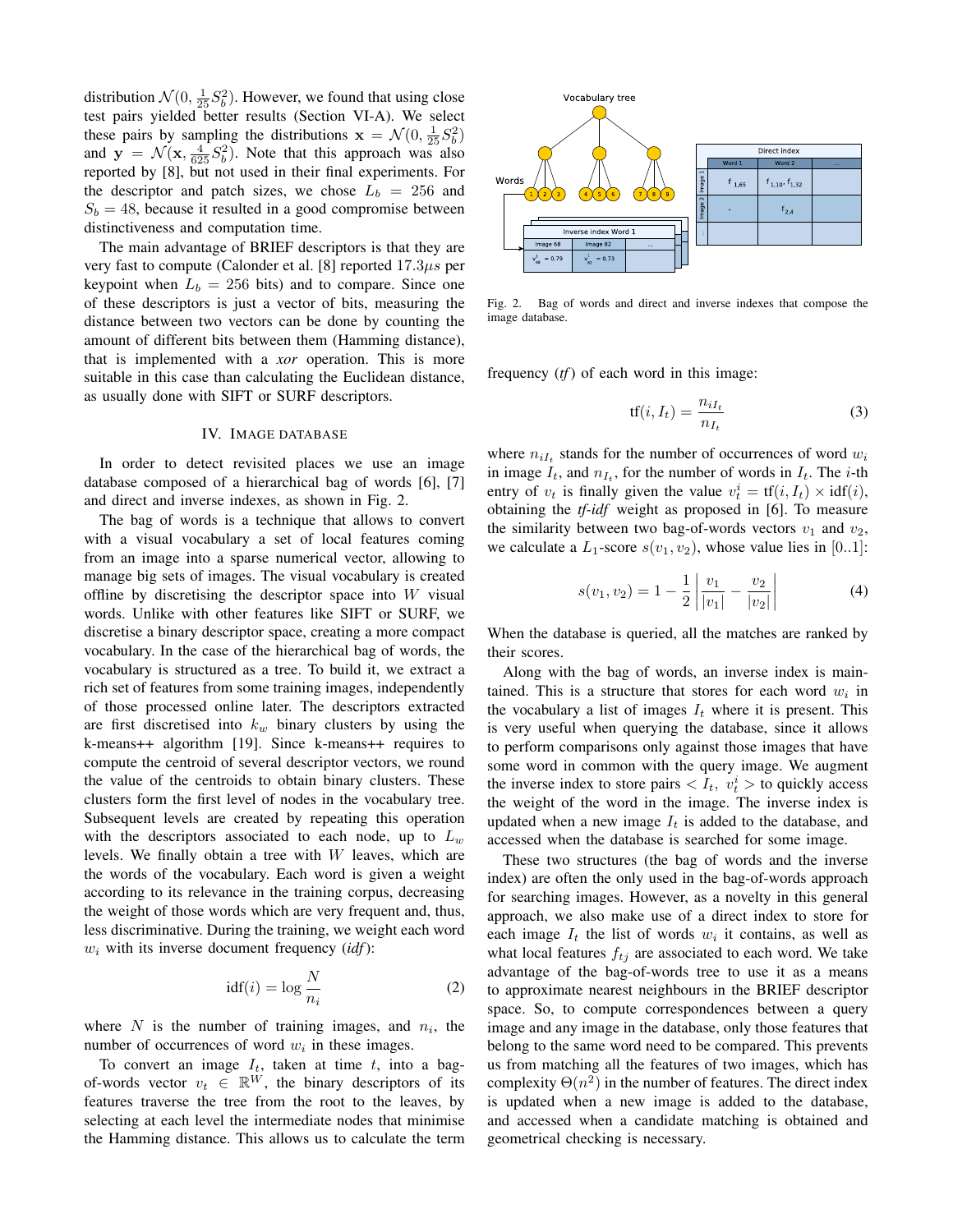

Fig. 3. Precision and recall in 3 test scenes of BRIEF and BRIEF with close pairs for several descriptor length  $L_b$  values, with patch size  $S_b = 48$ .

## V. LOOP DETECTION ALGORITHM

The islands are also ranked according to a score  $H$ :

To detect loop closures, we use a method based on our previous work [4], [5] that follows these steps:

- 1) We search the database for the current image to retrieve those scenes whose matching score reaches a threshold.
- 2) Matches against images gathered close in time are grouped together as a single match.
- 3) The match with the highest score is checked for temporal consistency with previous scenes to obtain loop closing candidates.
- 4) Finally, if the best candidate passes a geometrical verification, the loop closure is accepted.

We use the image database to store and to retrieve scenes similar to any given one. When the last image  $I_t$  is acquired, it is converted into the bag-of-words vector  $v_t$ . The database is searched for  $v_t$ , resulting in a list of matches  $\langle v_t, v_{t_1} \rangle$ ,  $\langle v_t, v_{t_2} \rangle$ , ..., associated to their scores  $s(v_t, v_{t_j})$ . The range these scores varies depends on the distribution of words in  $v_t$ . We then normalise these scores with the best score we expect to obtain in this sequence for the vector  $v_t$ , obtaining a new score  $\eta$ :

$$
\eta(v_t, v_{t_j}) = \frac{s(v_t, v_{t_j})}{s(v_t, v_{t-\Delta t})}
$$
\n
$$
(5)
$$

Here, we approximate the expected score of  $v_t$  with  $s(v_t, v_{t-\Delta t})$ , where  $v_{t-\Delta t}$ , is the bag-of-words vector of the previous image. Those cases where  $s(v_t, v_{t-\Delta t})$  is small (e.g. when the robot is turning) can erroneously cause high scores, so that we skip the images that do not reach a minimum  $s(v_t, v_{t-\Delta t})$  or a required number of features. We then reject those matches whose  $\eta(v_t, v_{t_j})$  does not achieve a minimum value  $\alpha$ .

As a novelty, to prevent images that are close in time to compete among them when the database is queried, we group them into *islands* and treat them as only one match. We use the notation  $T_i$  to represent the interval composed of time stamps  $t_{n_i}, \ldots, t_{m_i}$ , and  $V_{T_i}$  for an island that groups together the matches with entries  $v_{t_{n_i}}, \ldots, v_{t_{m_i}}$ . Therefore, several matches  $\langle v_t, v_{t_{n_i}} \rangle, \dots, \langle v_t, v_{t_{m_i}} \rangle$  are converted into a single match  $\langle v_t, V_{T_i} \rangle$  if the gaps between consecutive time stamps in  $t_{n_i}, \ldots, t_{m_i}$  are small.

$$
H(v_t, V_{T_i}) = \sum_{j=n_i}^{m_i} \eta(v_t, v_{t_j})
$$
 (6)

The island with the highest score  $H$  is selected as the matching group. Besides avoiding clashes between consecutive images, the islands can help to establish correct matches. If  $I_t$  and  $I_{t'}$  represent a real loop closure,  $I_t$  is very likely to be similar also to  $I_{t' \pm \Delta t}$ ,  $I_{t' \pm 2\Delta t}$ , ..., producing long islands. Since we define H as the sum of scores  $\eta$ , the H score favours matches with long islands as well.

After obtaining the matching island  $V_{T}$ , we apply a temporal constraint before accepting the match as valid. In this paper we extend the temporal constraint applied in [4], [5] to support islands. The match  $\langle v_t, V_{T'} \rangle$  must be consistent with k previous matches  $\langle v_{t-\Delta t}, V_{T_1} \rangle, \ldots,$  $\langle v_{t-k\Delta t}, V_{T_k} \rangle$ , such that the intervals  $T_i$  and  $T_{i+1}$  are close to overlap. If the island passes the temporal constraint, we keep only the match  $\langle v_t, v_{t'} \rangle$ , for the  $t' \in T'$ that maximises the score  $\eta$ , and consider it the loop closure candidate.

We apply a geometrical checking between the candidate matching scenes. This checking consists in finding with RANSAC [20] a fundamental matrix between  $I_t$  and  $I_{t'}$ supported by at least 12 correspondences [21]. To compute these correspondences, we must compare the local features of the query image with those of the matched one. There are several approaches to perform this comparison. The easiest and slowest one is the linear search, that consists in measuring the distance of each feature of  $I_t$  to the features of  $I_{t'}$  in the descriptor space, to take later the pairs with smallest distance. This is a  $\Theta(n^2)$  operation in the number of features. A second technique consists in calculating approximate nearest neighbours by arranging the descriptor vectors in k-means or k-d trees [22]. Following the latter idea, we take advantage of our bag-of-words vocabulary and reuse it to approximate nearest neighbours. For this reason, when adding an image to the database, we store the list of pairs of words and features in the direct index. Therefore, to obtain correspondences between  $I_t$  and  $I_{t'}$ , we look up  $I_{t'}$  in the direct index and perform the linear search only with those features that are associated to the same word in the vocabulary. We only require the fundamental matrix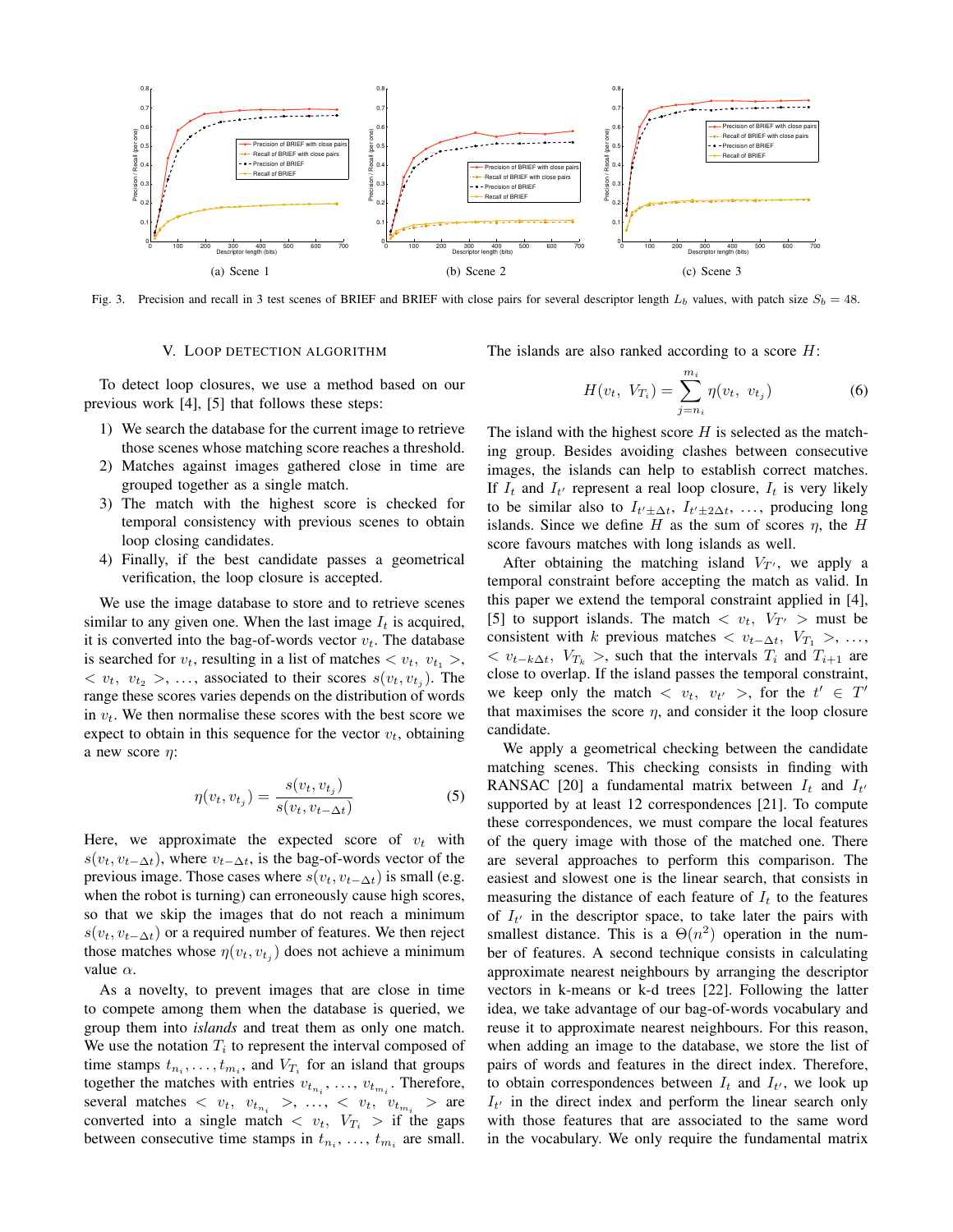

Fig. 4. Precision-recall curves of the method, with no geometrical checking, for several values of  $\alpha$  and k consistent temporal matches



Fig. 5. Precision-recall curves for several values of  $\alpha$  and without geometrical checking. On the left, our current method using BRIEF, and on the right, our previous algorithm using SURF [5] on the same datasets. BRIEF features attain similar results than SURF, but require much less computational resources.

for verification, but note that after calculating it, we could provide the data association between the scenes matched to any SLAM algorithm that would run beneath, with no extra cost.

### VI. EXPERIMENTAL EVALUATION

## *A. Selecting BRIEF parameters*

We ran several tests to compare the performance of BRIEF by varying the descriptor length  $L_b$ , the patch size  $S_b$  and the method to select the test pairs  $x$  and  $y$ . We tried two methods to choose the test pairs. The first one consisted in choosing both **x** and **y** from a normal distribution  $\mathcal{N}(0, \frac{1}{25}S_b^2)$ , and the second one, in choosing close pairs such that  $x =$  $\mathcal{N}(0, \frac{1}{25}S_b^2), \mathbf{y} = \mathcal{N}(\mathbf{x}, \frac{4}{625}S_b^2).$ 

To do this test, we took several images (between 14 and 23) of three different scenes. By means of bundle adjustment [23], we reconstructed the 3D of the scenes and obtained the groundtruth correspondences of every pair of images. We computed both versions of the BRIEF descriptor for patches of size  $S_b = 24$ , 48, 64 and 80 pixels around a dense set of FAST keypoints in each image, and matched them. A

match was set if the distance between two descriptors was minimum, and the ratio between this and the distance to the second closest descriptor was lower than a threshold. Due to the random nature of the descriptor, we repeated this for 5 different test pair patterns. In Fig. 3 we show the average precision and recall against the length of the descriptor when  $S_b = 48$  of BRIEF and BRIEF with close pairs. The other patch sizes showed the same relation between both techniques, but  $S_b = 48$  exhibited better results. We can see that the precision of BRIEF with close pairs is always higher than that of BRIEF with more general pairs for the same level of recall. This suggests the locality of the pairs provides more distinctiveness to the descriptor. We also see that the precision and recall improve when the number of pairs increases, up to some length. We finally chose BRIEF with close pairs, descriptor length  $L_b = 256$  and patch size  $S_b = 48$  pixels, for the rest of the experiments.

## *B. Loop closure detector*

We evaluated our loop closing technique in three public real datasets (from the European Rawseeds project [10]: *Bicocca 2009-02-25b*, *Bovisa 2008-10-04* and *Bovisa 2008-*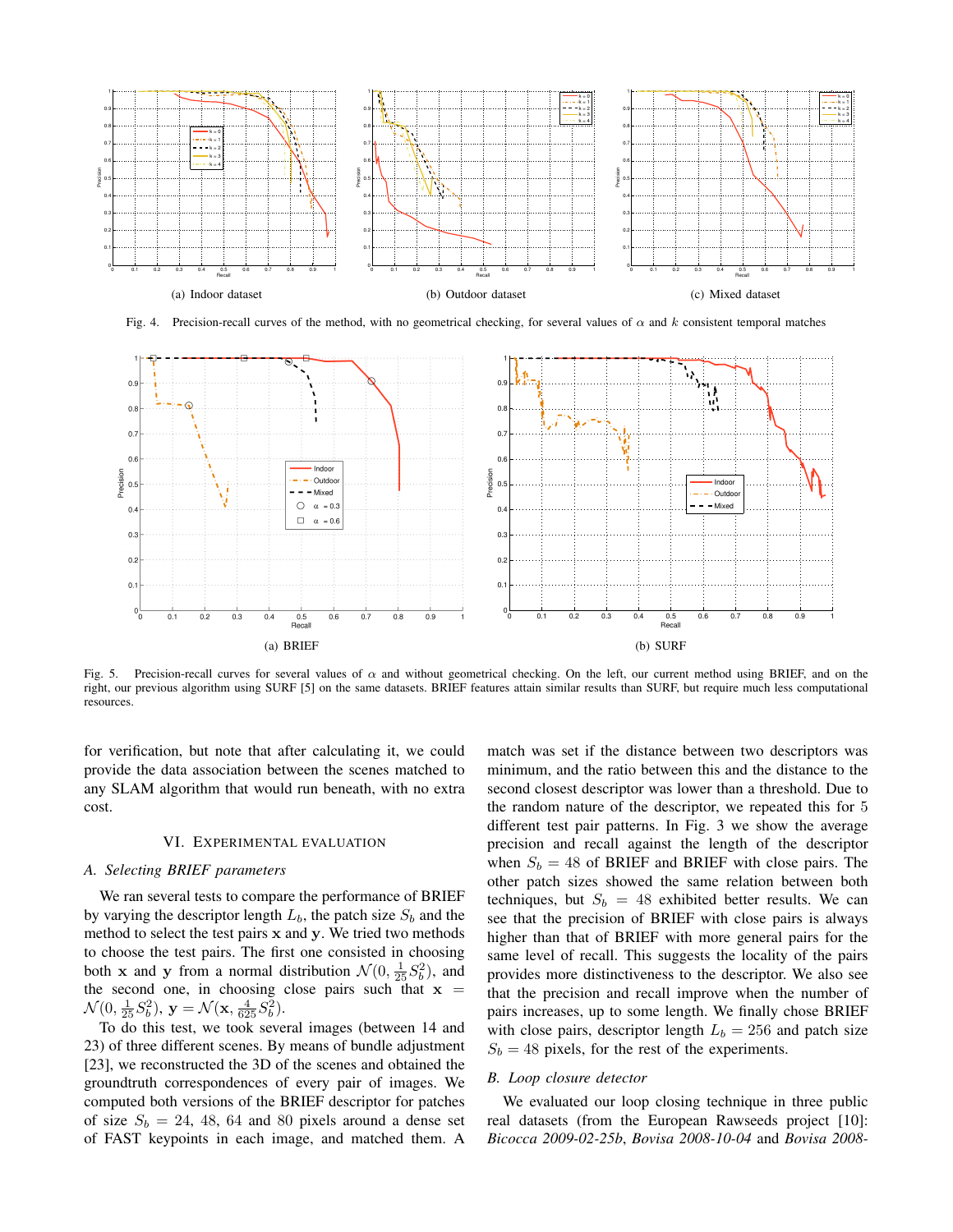

Fig. 6. Loops detected in the three datasets. Black lines and triangles denote the trajectory of the robot; deep blue lines, actual loops, and light red lines, loops detected. There are no false positives.

*10-06*). These datasets present static indoor, static outdoor and dynamic mixed indoor and outdoor environments, and were obtained in two university campuses in different dates. We use the data of one of the cameras, composed of between 26K and 35K  $640 \times 480$  b/w images, collected at 15 Hz from 0.7–1.7 Km trajectories.

We used a vocabulary tree with  $k_w = 10$  branches and  $L_w = 6$  depth levels, which yielded one million words. This was trained with around 10K images and 9M features acquired from a fourth Rawseeds dataset. During the experiments, the features extracted from each image were limited to 300, with a threshold in the corner response function of FAST of 10 units. When querying the database, only the  $50f$ returned results were kept, ignoring those which were close to the current time stamp, being  $f$  the frequency at which the images were processed.

We began testing our system with  $f = 1$  Hz and without any geometrical constraint. We show in Fig. 4 the precisionrecall curves obtained in each dataset by varying the  $\alpha$  value. We also show the effect of increasing the number  $k$  of temporal consistent matches required to accept a match. The curve with  $k = 0$  was obtained by disabling the temporal consistency. We can see there is a big improvement between  $k = 0$  and  $k > 0$ . This shows the temporal consistency is a valuable mechanism to avoid mismatches. As one could expect, as  $k$  increases, a higher recall is attained with  $100\%$ precision. This behaviour does not hold for very high values of  $k$ , since only very long closures would be found. We chose  $k = 3$  since it showed a good precision-recall balance in the three datasets. Note that for  $f = 1$  Hz, this means a loop must last 3 seconds at least.

We show in Fig. 5(a) the precision-recall with  $k = 3$ for several values of  $\alpha$ . We see the system performed very well, even without geometrical verification. It obtained high recall, except for the outdoor dataset, without false positives. These results bear resemblance to those presented in our previous work [5] (shown in Fig. 5(b)), where we used a similar system with SURF features. Apparently, the curve

TABLE I PRECISION AND RECALL OF OUR SYSTEM

| Dataset       | Length (m) | Precision $(\% )$ | Recall $(\% )$ | # Images |
|---------------|------------|-------------------|----------------|----------|
| <b>Indoor</b> | 760        | 100               | 57.86          | 2723     |
| Outdoor       | 1365       | 100               | 5.83           | 2345     |
| Mixed         | 750        | 100               | 28.08          | 2247     |

of the outdoor dataset behaves worse with BRIEF than with SURF. However with 100% precision, the desired working point, the recall is slightly higher in the BRIEF case (4.1%). In both cases, the recall in this dataset is lower than that shown in the other two datasets. As we noticed in our previous work [4], [5], this outdoor dataset is particularly challenging because the depth of the scenes produced very similar-looking images. In [5], we showed that with our previous technique, in the best case and without geometrical constraint, we achieved 1.9% recall with no false positives. In [4], we also showed that other techniques as FAB-MAP [24] did not reach 100% precision on this dataset. This proves that BRIEF descriptors, despite of lacking scale and rotation invariance, are much faster and as reliable as SURF features for loop detection problems with in-plane camera motion.

According to Fig. 5, we could select a restrictive value of  $\alpha$ , e.g. 0.6 as in [5], to obtain 100% precision, but this may depend on the dataset. Another option is to set a lower value and to verify the matches with the geometrical constraint, to get maximum precision improving the recall. Following the latter idea, we set  $\alpha = 0.3$  and added the fundamental matrix restriction. Fig. 6 shows the loops finally detected by our whole system. Black lines and triangles denote the trajectory of the robot; deep blue lines, actual loops, and light red lines, loops detected. The figures of these results are detailed in Table I, showing that we attain 100% precision in the indoor, outdoor and mixed datasets, with recall 57.86%, 5.83% and 28.08%, respectively. The number of checked images is higher in the indoor dataset because many of them depicted just blank walls without enough features.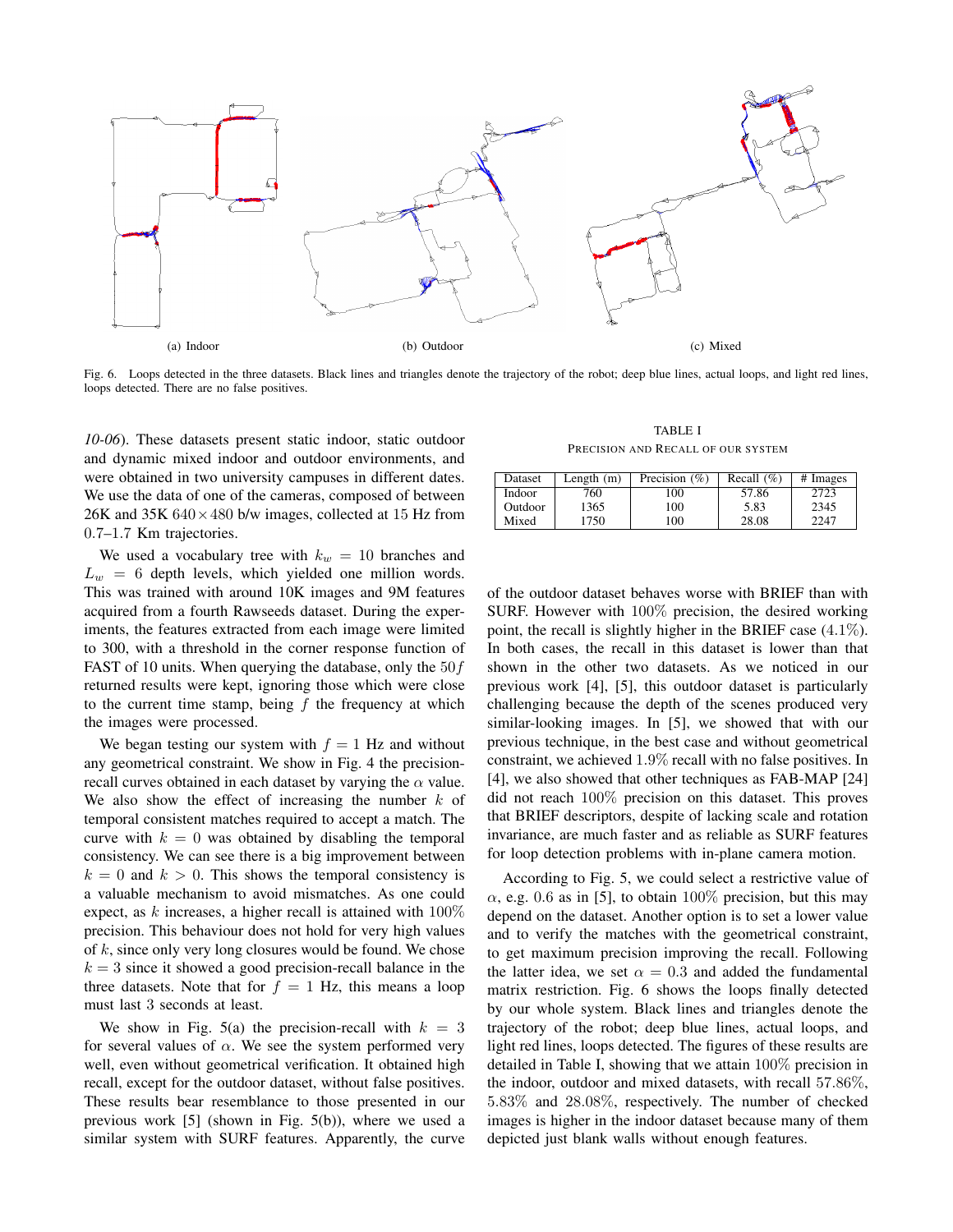

Fig. 7. Execution time of the system in the Mixed dataset for  $f = 1$  Hz

TABLE II EXECUTION TIME FOR 2723 IMAGES (MS)

|                 |                               | Mean | Std  | Min  | Max   |
|-----------------|-------------------------------|------|------|------|-------|
| <b>Features</b> | <b>FAST</b>                   | 2.39 | 1.07 | 1.37 | 7.84  |
|                 | Smoothing                     | 1.27 | 0.05 | 1.21 | 1.43  |
|                 | <b>BRIEF</b>                  | 1.44 | 0.37 | 0.11 | 1.74  |
| Bag of words    | Conversion                    | 3.00 | 0.78 | 0.21 | 3.66  |
|                 | Query                         | 0.17 | 0.13 | 0.00 | 0.62  |
|                 | <b>Islands</b>                | 0.06 | 0.02 | 0.01 | 0.11  |
|                 | Insertion                     | 0.02 | 0.04 | 0.00 | 0.13  |
| Verification    | Correspondences<br>and RANSAC | 0.82 | 1.29 | 0.25 | 5.79  |
| Whole system    |                               | 6.15 | 4.03 | 1.37 | 16.34 |

TABLE III EXECUTION TIME OF GEOMETRICAL CHECKING (MS)

|                      | Mean  | Std  | Min  | Max   |
|----------------------|-------|------|------|-------|
| With direct index    | 0.82  | 1.29 | 0.25 | 5.79  |
| Without direct index | 17.82 | 9.67 | 0.14 | 57.07 |

## *C. Performance*

In Fig. 7 we show the execution time consumed per image in the mixed dataset. This was measured in a Intel Core @ 2.67GHz machine. We also show in Table II the required time of each stage for 2723 images. The *features* time involve computing FAST keypoints and removing the less persistent ones when there are too many, as well as smoothing the image with a Gaussian kernel and computing BRIEF descriptors. The *bag-of-words* time is split into four steps: the conversion of image features into a bag-of-words vector, the database query to retrieve similar images, the creation and matching of islands, and the insertion of the current image into the database (this also involves updating the direct and inverse indexes). The *verification* time include both computing correspondences between the matching scenes, by means of the direct index, and the RANSAC loop to calculate a fundamental matrix.

We see that all the steps are very fast, including extracting the features and the maintenance of the direct and inverse indexes. The required time of managing the islands is negligible. This allows to obtain a system that runs in 6 ms per image, with a peak of less than 17 ms, far below the 33 ms usually available in a real-time video acquiring images at 30 Hz. The feature extraction step presents the highest maximum; even so, we have achieved a reduction of more than one order of magnitude with respect to other features, such as SIFT or SURF, removing the bottleneck



Fig. 8. Execution time of the system in the Mixed dataset for  $f = 10$  Hz

TABLE IV EXECUTION TIME FOR 19344 IMAGES (MS)

|              |                               | Mean  | Std  | Min  | Max   |
|--------------|-------------------------------|-------|------|------|-------|
| Features     | <b>FAST</b>                   | 4.52  | 2.16 | 1.39 | 16.66 |
|              | Smoothing                     | 1.65  | 0.75 | 1.21 | 6.90  |
|              | <b>BRIEF</b>                  | 1.54  | 0.54 | 0.10 | 4.77  |
| Bag of words | Conversion                    | 2.98  | 0.78 | 0.21 | 7.00  |
|              | Query                         | 4.95  | 5.44 | 0.00 | 36.38 |
|              | <b>Islands</b>                | 0.07  | 0.02 | 0.01 | 0.18  |
|              | Insertion                     | 0.02  | 0.01 | 0.00 | 0.15  |
| Verification | Correspondences<br>and RANSAC | 1.03  | 1.59 | 0.02 | 6.12  |
| Whole system |                               | 15.69 | 6.88 | 1.39 | 48.91 |

of these loop closure detection algorithms. The conversion of image features into bag-of-words vectors is the second stage that requires more time. Its execution time depends on the number of features and the size of the vocabulary. We could reduce it by using a smaller vocabulary, since we are using a relatively big one (1M words, instead of 10–60K [1], [4]). However, we found that a big vocabulary produces more sparse inverse indexes associated to words. Therefore, when querying, fewer database entries must be traversed to obtain the results. This reduces the execution time strikingly when querying, trading off, by far, the time required when converting a new image. We conclude that big vocabularies can improve the computation time when using big image collections.

We can see in Table II that the execution time of the geometrical verification is very low. This is because we use a direct file to retrieve the features of an image associated to each word. We only compute correspondences between two features associated to the same word. In Table III we compare the execution time of computing correspondences and calculating a fundamental matrix with and without using the direct index. By using the direct index, we decrease the execution time by around 90%.

We conducted the same experiments with a frequency  $f = 10$  Hz to test the system in a longer sequence. We show in Table IV the execution time of the system for 19344 images. Fig. 8 shows a graph with the results in the mixed dataset. The execution time is higher than that for the previous case because the number of entries in the database is greater now. This causes queries to check more possible matches, demanding more computation cycles. Even so, the required time for querying is still very low, between 5 and 37 ms, suggesting this stage scales well with tens of thousands